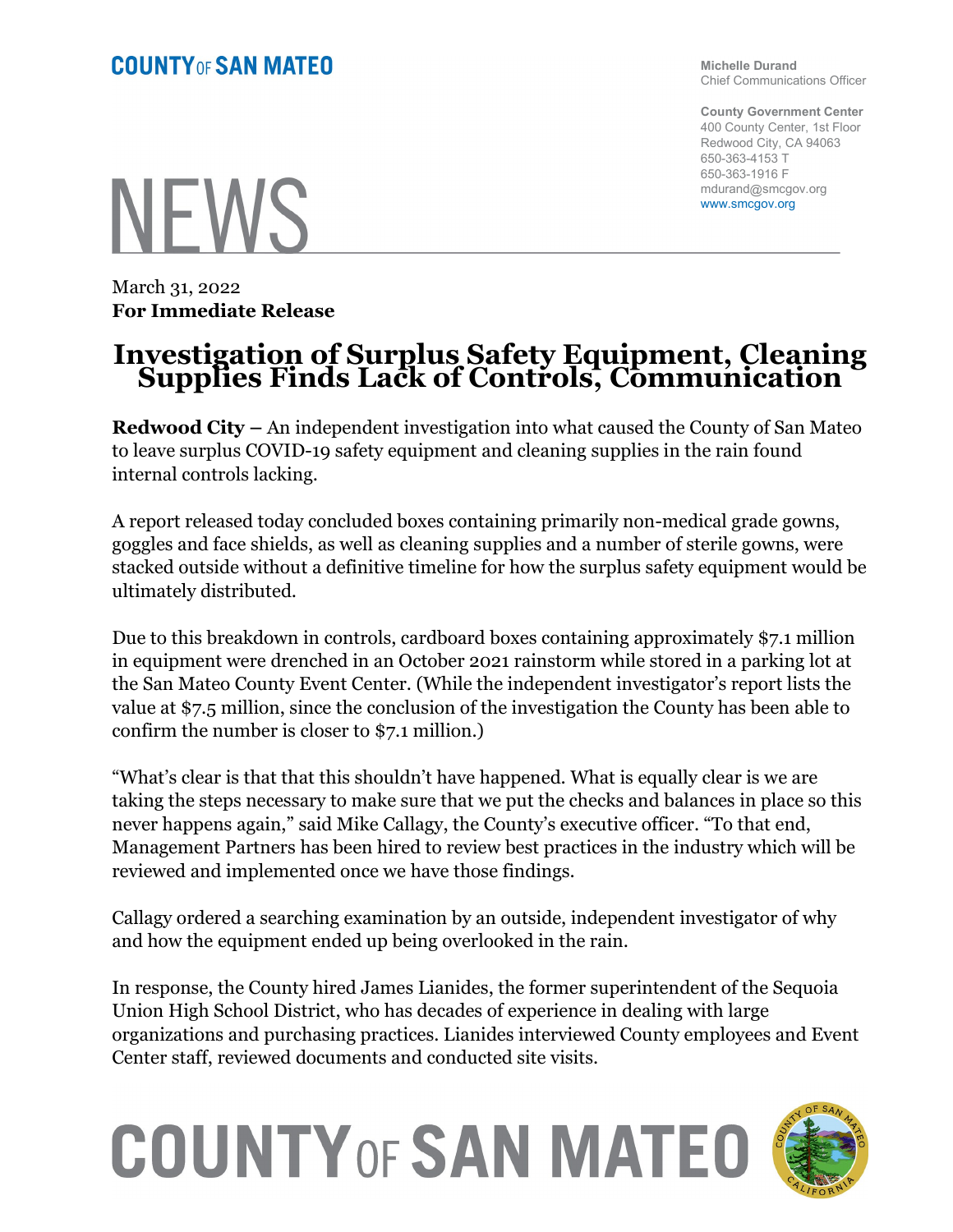In his report, Lianides found that, months into the pandemic, there was little demand for the non-medical grade equipment and cleaning supplies purchased by the County. The County, lacking its own warehouse space, had contracted with the Event Center to store the surplus supplies in its Fiesta Hall at a monthly cost of approximately \$100,000.

Meanwhile, "The equipment that was determined to be most valuable, such as N95 masks and gloves, was moved to Sequoia Hall," according to the report. "Sequoia Hall," a separate, covered Event Center space, "was then filled to its capacity with the more valuable, in‐demand safety equipment."

(While the County owns the Event Center's grounds and buildings, it leases them to a nonprofit organization governed by a separate board of directors. That organization in turn, manages the Event Center and charges all users, including the County, rent to use the facilities.)

In summer 2021, the County agreed to move the surplus Fiesta Hall supplies to a nearby, uncovered parking lot to make way for a planned conference. County staff "explored whether the excess equipment could be donated" but found "little interest," the report states.

Then the rains came.

In his report, Lianides acknowledges the County's rush to organize COVID-19 mass vaccination and booster clinics jammed the decision-making system "as other more immediate priorities took precedence."

After first considering the boxes a total loss, a further review found that individual plastic wrapping spared all but \$128,152 of supplies following an inspection and cleaning. Since January, more than 90 nonprofits and other government entities have received some of these supplies for their use in food banks, residential care homes, veterans groups, churches and shelters. The remainder has been moved to storage. The County is working with nonprofit agencies to distribute the remaining useable supplies.

In his conclusion, Lianides recommends the County, among other things:

- Maintain the centralization of the decision-making process through a clear delineation of responsibilities and accountability;
- Improve coordination and integration among internal departments tasked with emergency planning and response;

## **COUNTY OF SAN MATEO**